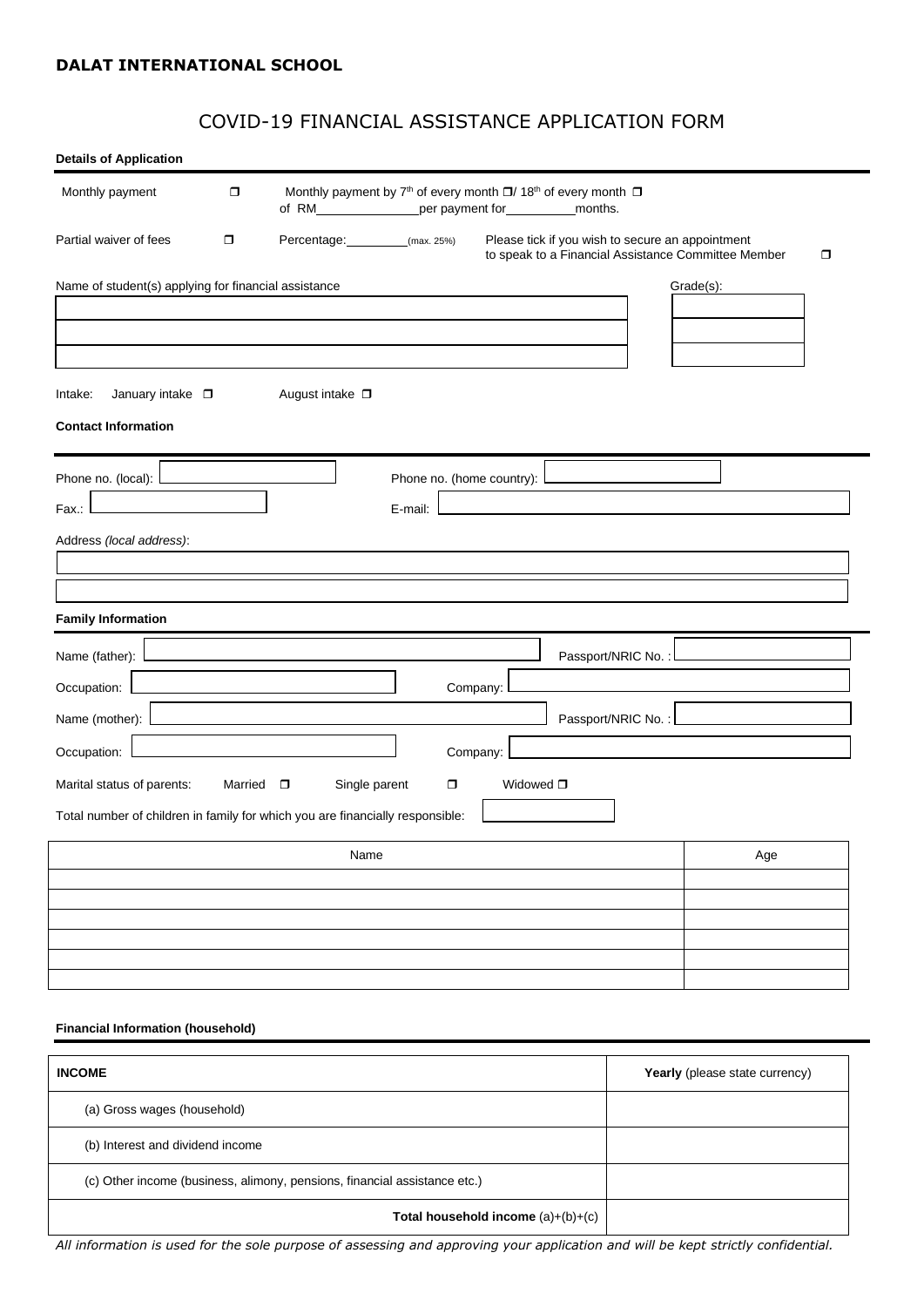| <b>EXPENSES</b> |                                                                                                              |                                                                                |                                                                               |  |
|-----------------|--------------------------------------------------------------------------------------------------------------|--------------------------------------------------------------------------------|-------------------------------------------------------------------------------|--|
|                 |                                                                                                              |                                                                                | (d) Educational expenses of children (children not under in this application) |  |
|                 |                                                                                                              | (e) Loan instalments and other financial commitments<br>(receipted items only) |                                                                               |  |
|                 | j.                                                                                                           | Housing loan                                                                   |                                                                               |  |
|                 | ii.                                                                                                          | Car Ioan                                                                       |                                                                               |  |
|                 | iii.                                                                                                         | Other loans                                                                    |                                                                               |  |
|                 | iv.                                                                                                          | House rental                                                                   |                                                                               |  |
|                 | V.                                                                                                           | Insurance premium (self paid only)                                             |                                                                               |  |
| (f)             | Medical expenses for chronic illnesses and long-term medical needs/support (for core<br>family members only) |                                                                                |                                                                               |  |
|                 |                                                                                                              |                                                                                | Total household expenses $(d)+(e)+(f)$                                        |  |
|                 |                                                                                                              | ASSETS (to be completed by those applying for partial waiver of fees ONLY)     |                                                                               |  |
|                 |                                                                                                              | Balance in savings account(s) (savings and fixed deposits of household)        |                                                                               |  |
|                 | Value of investments                                                                                         |                                                                                |                                                                               |  |
|                 | Value of house(s) owned                                                                                      |                                                                                |                                                                               |  |
|                 | $\mathbf{1}$ .                                                                                               | Market value:                                                                  |                                                                               |  |
|                 | 2.                                                                                                           | Market value:                                                                  |                                                                               |  |
|                 | $\mathbf{3}$                                                                                                 | Market value:                                                                  |                                                                               |  |
|                 | Vehicle(s) owned                                                                                             |                                                                                |                                                                               |  |
|                 | 1 <sub>1</sub>                                                                                               | Model of vehicle:                                                              | Purchase price:                                                               |  |
|                 | $\overline{2}$ .                                                                                             | Model of vehicle:                                                              | Purchase price:                                                               |  |
|                 | 3.                                                                                                           | Model of vehicle:                                                              | Purchase price:                                                               |  |

#### Checklist of documents to be submitted

*(Kindly ensure that the following documents are enclosed with this form)*

| ۱.    | Latest salary slip/letter from employer to stating present monthly salary       |  |
|-------|---------------------------------------------------------------------------------|--|
|       | (for both parents if both are in employment).                                   |  |
| ii.   | Latest EA form/BE/B return (for Malaysian parents) or IRS Form1040              |  |
|       | (for U.S. citizens) or equivalent tax returns for parents from other countries. |  |
| iii.  | Receipts for educational expenses (where applicable).                           |  |
| iv.   | Receipts for medical expenses (where applicable).                               |  |
| V.    | Receipts for instalment payments (where applicable)                             |  |
| vi.   | Receipts for house rental payment (where applicable)                            |  |
| vii.  | Latest annual statement from insurance company (where applicable)               |  |
| viii. | Letter/explanation on any other extenuating circumstances (optional)            |  |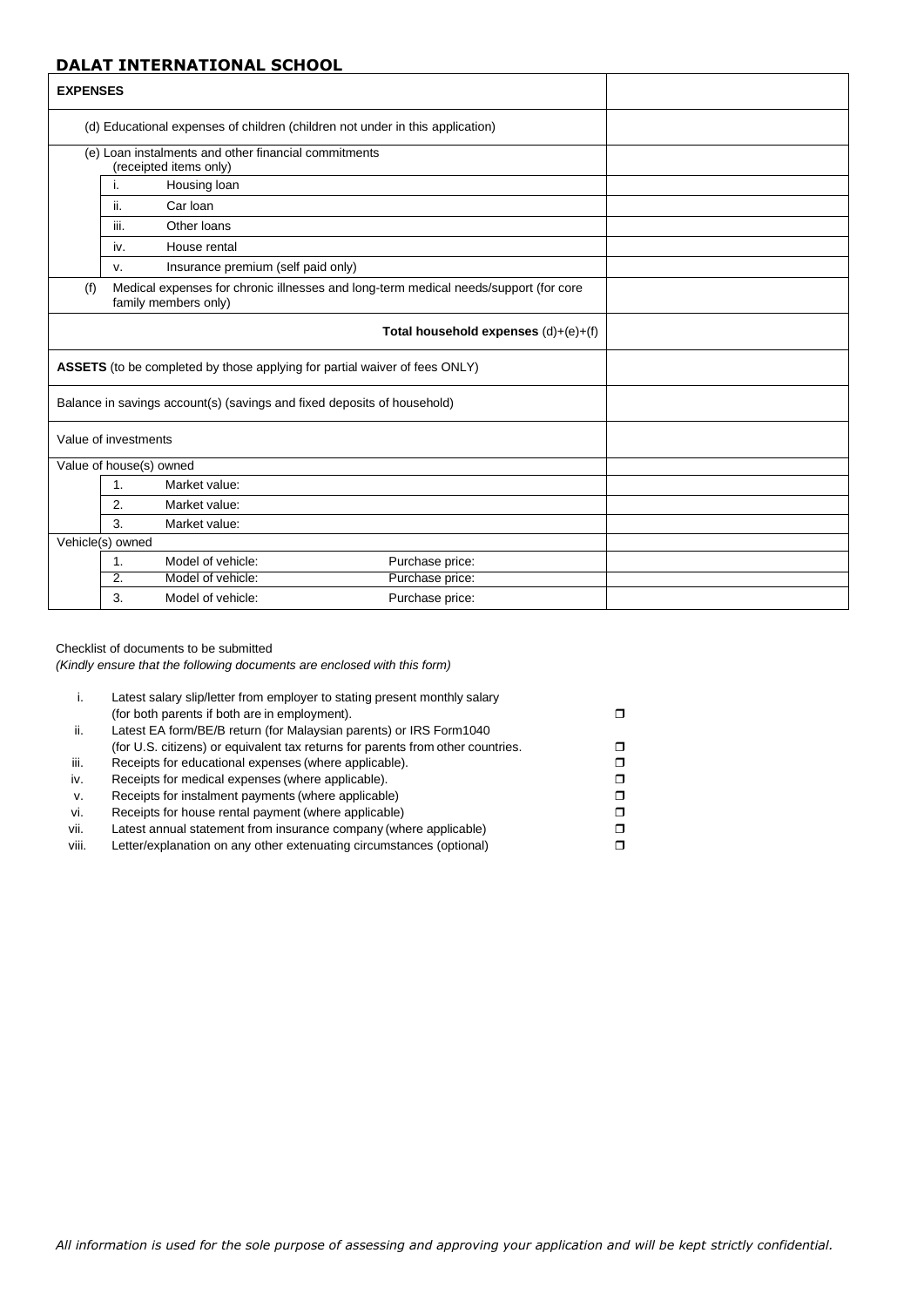## **TERMS AND CONDITIONS**

- 1. Dalat International School Sdn. Bhd. (the School) reserves the right to approve/reject the application for financial assistance. Such decisions are final and conclusive and shall not be contested in any court of law. Approvals for financial assistance given can be withdrawn by the School upon serving a written notice to the parent(s)/guardian.
- 2. As the financial assistance is a need-based assistance, priority will be given to those in greater financial need.
- 3. Financial assistance only covers tuition fees. It does not apply to Building Fees, Boarding fees, and/or other fees chargeable by the School.
- 4. The School sets a maximum amount of financial assistance that can be awarded in any one academic year (for the purpose of fee waiver).
- 5. All applications for financial assistance must be submitted before the end of the first week of school to be considered for that semester.
- 6. If the financial aid has not been awarded yet the parents at the beginning of the school year parents will be asked to pay the full fees while waiting for the approval of the financial assistance. Excess monies will be refunded upon approval of the application.
- 7. Applicants must ensure that the application form is correctly and completely filled. Incomplete applications will not be considered.
- 8. Supporting documents must be enclosed with the application form. Missing documents will slow the process and may reduce the chance of approval.
- 9. Approvals for financial assistance are only tenable for one academic year. Applicants will need submit a fresh application in the next academic year. Approval granted in one year does not guarantee approval for the next year.
- 10. The financial assistance can and will be terminated if the School later discovers a fraud/error in the application/approval process. Such decision will be made if the School is reasonably convinced on the existence of fraud/error.
- 11. All information/documents submitted to the School for the application process will be treated with the highest level of confidentiality. It will not be shared nor used for other purposes except for the purposes of assessing and approving this application.

### **DECLARATION**

**I HEREBY CERTIFY THAT THE INFORMATION AND DOCUMENTS THAT I HAVE PROVIDED ARE TRUE AND CORRECT TO THE BEST OF MY KNOWLEDGE AND BELIEF. I HAVE READ, UNDERSTOOD AND AGREE TO ABIDE BY THE TERMS AND CONDITIONS OF THIS APPLICATION.**

|                                                                                                                                  |       |                                                                                                                                                                                                                               | PARENT SIGNATURE: University of the SARENT SIGNATURE: |       |  |
|----------------------------------------------------------------------------------------------------------------------------------|-------|-------------------------------------------------------------------------------------------------------------------------------------------------------------------------------------------------------------------------------|-------------------------------------------------------|-------|--|
|                                                                                                                                  |       |                                                                                                                                                                                                                               |                                                       |       |  |
| <b>OFFICE USE:</b>                                                                                                               |       |                                                                                                                                                                                                                               |                                                       |       |  |
|                                                                                                                                  |       |                                                                                                                                                                                                                               |                                                       |       |  |
| Received by:                                                                                                                     | Date: |                                                                                                                                                                                                                               |                                                       |       |  |
| <b>Status of application:</b>                                                                                                    |       |                                                                                                                                                                                                                               |                                                       |       |  |
| Monthly payment: APPROVED O                                                                                                      |       | REJECTED □                                                                                                                                                                                                                    |                                                       |       |  |
| Tuition fee waiver:                                                                                                              |       |                                                                                                                                                                                                                               |                                                       |       |  |
|                                                                                                                                  |       | Name: Name: Name: Name: Name: Name: Name: Name: Name: Name: Name: Name: Name: Name: Name: Name: Name: Name: Name: Name: Name: Name: Name: Name: Name: Name: Name: Name: Name: Name: Name: Name: Name: Name: Name: Name: Name: |                                                       | $\%$  |  |
|                                                                                                                                  |       |                                                                                                                                                                                                                               | Approved_____________%                                |       |  |
|                                                                                                                                  |       | Name: Name:                                                                                                                                                                                                                   | Approved                                              | $\%$  |  |
| Remarks:                                                                                                                         |       |                                                                                                                                                                                                                               |                                                       |       |  |
|                                                                                                                                  |       |                                                                                                                                                                                                                               |                                                       |       |  |
|                                                                                                                                  |       |                                                                                                                                                                                                                               |                                                       |       |  |
|                                                                                                                                  |       |                                                                                                                                                                                                                               |                                                       |       |  |
| All information is used for the sole purpose of assessing and approving your application and will be kept strictly confidential. |       |                                                                                                                                                                                                                               |                                                       |       |  |
|                                                                                                                                  |       |                                                                                                                                                                                                                               | Approved by (name and signature):                     | Date: |  |